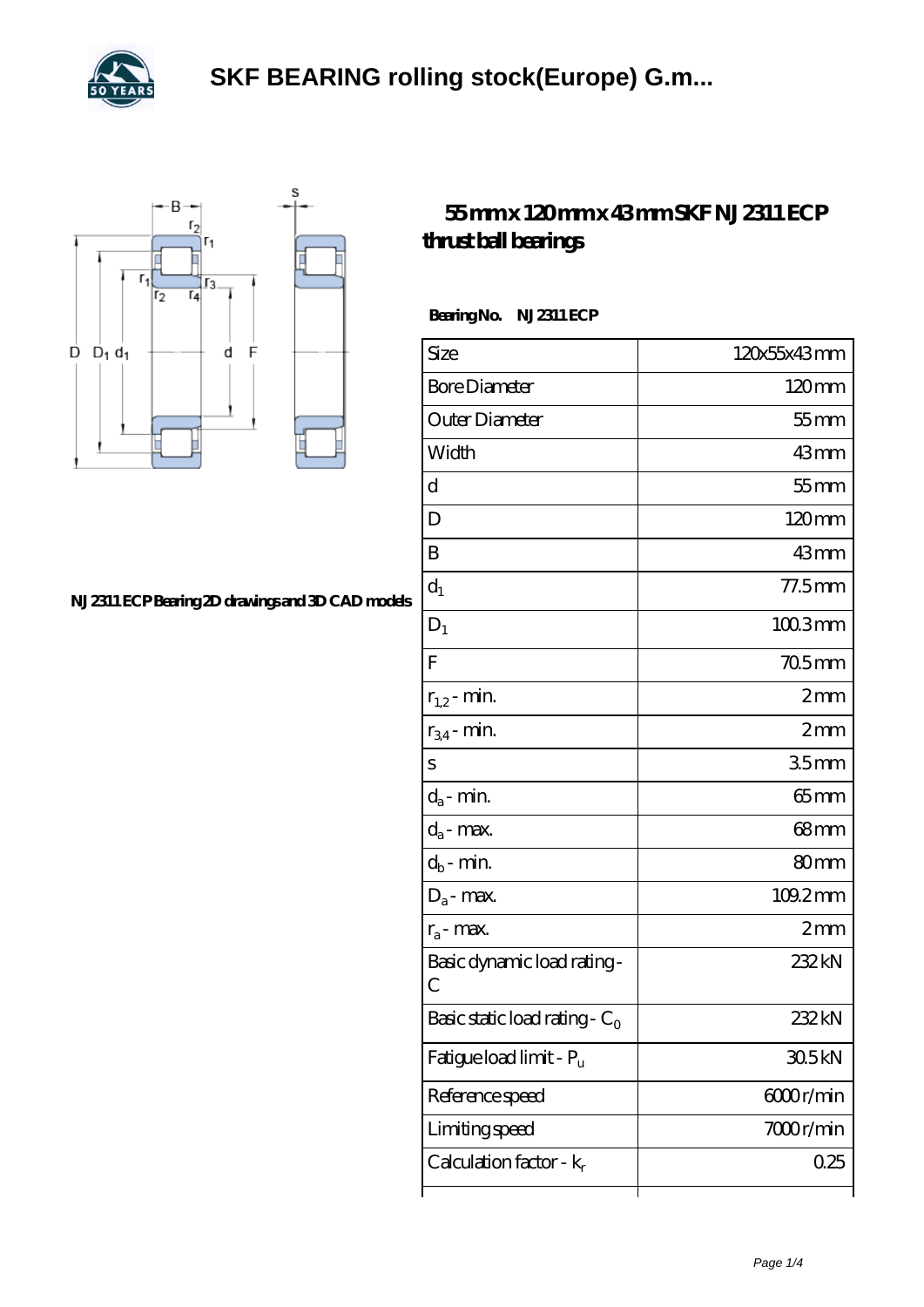

## **[SKF BEARING rolling stock\(Europe\) G.m...](https://levitra-genericos.com)**

| Category                  | Cylindrical Roller Bearings                                                                                                                                                                                                      |
|---------------------------|----------------------------------------------------------------------------------------------------------------------------------------------------------------------------------------------------------------------------------|
| Inventory                 | $\Omega$ <sup>O</sup>                                                                                                                                                                                                            |
| Manufacturer Name         | <b>SKF</b>                                                                                                                                                                                                                       |
| Minimum Buy Quantity      | N/A                                                                                                                                                                                                                              |
| Weight / Kilogram         | 2309                                                                                                                                                                                                                             |
| Product Group             | <b>BO4144</b>                                                                                                                                                                                                                    |
| <b>Bore Profile</b>       | Straight                                                                                                                                                                                                                         |
| Cage Material             | Polymer                                                                                                                                                                                                                          |
| Precision Class           | RBEC 1   ISO PO                                                                                                                                                                                                                  |
| Number of Rows of Rollers | Single Row                                                                                                                                                                                                                       |
| Separable                 | Inner Ring - One Side                                                                                                                                                                                                            |
| Rolling Element           | Cylindrical Roller Bearing                                                                                                                                                                                                       |
| Profile                   | Complete with Outer and<br>Inner Ring                                                                                                                                                                                            |
| Snap Ring                 | No                                                                                                                                                                                                                               |
| <b>Internal Clearance</b> | CO-Medium                                                                                                                                                                                                                        |
| Retainer                  | Yes                                                                                                                                                                                                                              |
| Relubricatable            | Yes                                                                                                                                                                                                                              |
| Inch - Metric             | Metric                                                                                                                                                                                                                           |
| <b>Other Features</b>     | High Capacity   1 Rib Inner<br>Ring   2 Rib Outer Ring  <br>Cage on Outer Ring ID                                                                                                                                                |
| Long Description          | 55MM Bore; Straight Bore<br>Profile; 120MM Outside<br>Diameter; 43MM Width;<br>Polymer Cage Matetrial;<br>RBEC 1   ISO PO, Single<br>Row, Inner Ring - One Side<br>Separable; No Snap Ring;<br>Relubricatable; CO Medium<br>Inte |
| Category                  | Cylindrical Roller Bearing                                                                                                                                                                                                       |
| UNSPSC                    | 31171547                                                                                                                                                                                                                         |
| Harmonized Tariff Code    | 8482500000                                                                                                                                                                                                                       |
| Noun                      | Bearing                                                                                                                                                                                                                          |
| Manufacturer URL          | http://www.skf.com                                                                                                                                                                                                               |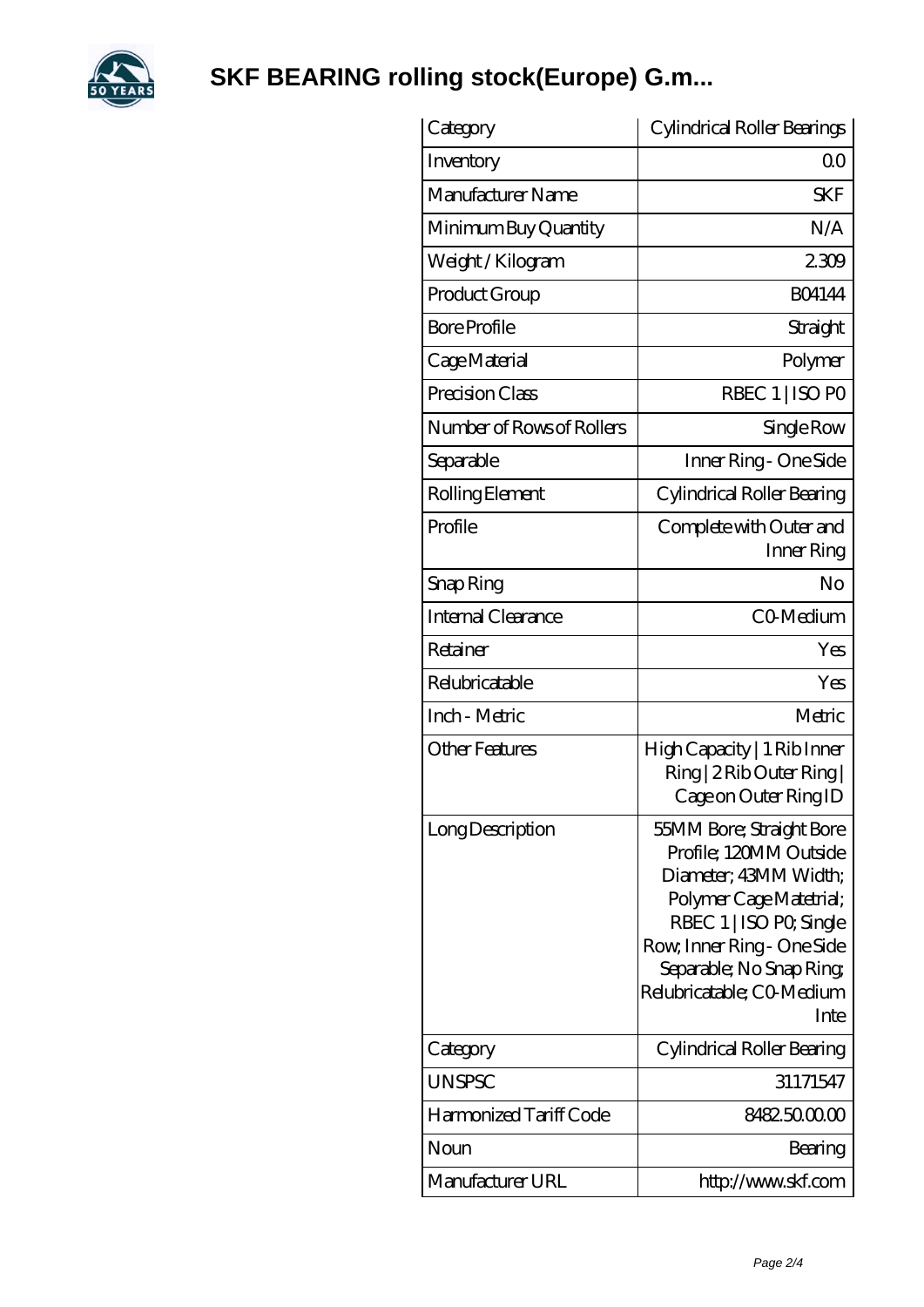

| Manufacturer Item Number        | <b>NJ2311 ECP</b>                                                |
|---------------------------------|------------------------------------------------------------------|
| Weight/LBS                      | 5085                                                             |
| Width                           | 1.693Inch   43Millimeter                                         |
| Outside Diameter                | 4.724 Inch   120 Millimeter                                      |
| Bore                            | 2165Inch   55 Millimeter                                         |
| bore diameter:                  | $55$ mm                                                          |
| precision rating                | RBEC 1 (ISO Class<br>Normal)                                     |
| outside diameter:               | 120mm                                                            |
| maximum rpm:                    | 7000RPM                                                          |
| overall width:                  | 43mm                                                             |
| bearing material:               | Steel                                                            |
| flanges:                        | (2) Outer Ring (1) Inner<br>Ring                                 |
| cage material:                  | Polyamide                                                        |
| bore type:                      | Straight                                                         |
| finish/coating                  | Uncoated                                                         |
| number of rows                  | 1                                                                |
| closure type:                   | Open                                                             |
| internal clearance:             | CO                                                               |
| application:                    | Piston Type Machines,<br>Rolling Mills<br>Spindles/Machine Tools |
| ring separation:                | Separable Ring                                                   |
| outer ring width:               | $43$ mm                                                          |
| operating temperature<br>range: | Maximum of $+300^\circ$ F                                        |
| fillet radius                   | 2mm                                                              |
| dynamic load capacity:          | 232 kN                                                           |
| series:                         | NJ23                                                             |
| static load capacity:           | 232kN                                                            |
| $\mathrm{d}_{1}$                | $77.5$ mm                                                        |
| $D_1$                           | $1003$ mm                                                        |
| $r_{1,2}$ min.                  | $2 \text{mm}$                                                    |